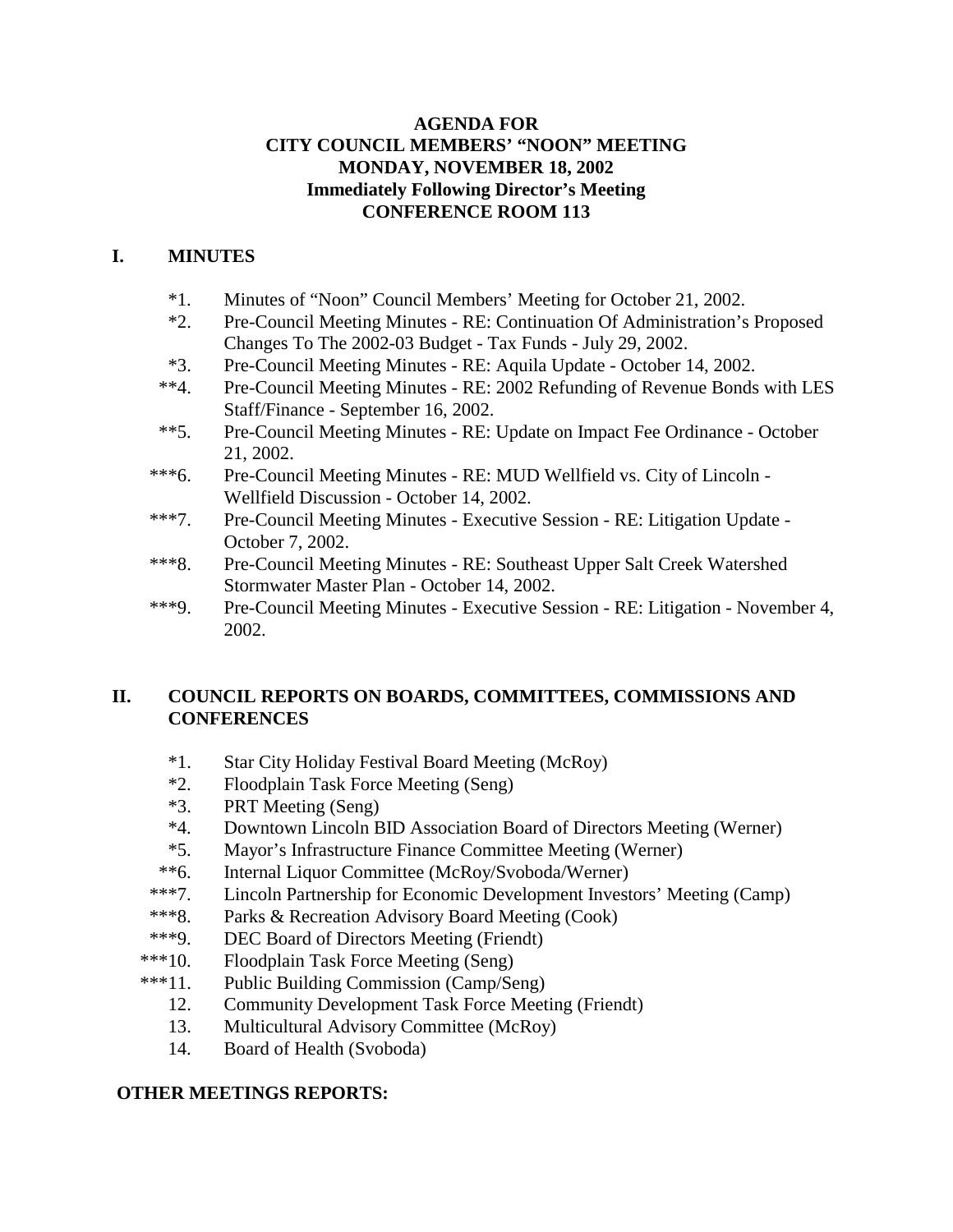## **III. APPOINTMENTS/REAPPOINTMENTS** - **NONE**

## **IV. REQUESTS OF COUNCIL FROM MAYOR - NONE**

## **V. MEETINGS/INVITATIONS**

- 1. Antelope Valley Public Information Meeting on Wednesday, November 20, 2002 - Open House from 5:00 p.m. to 8:00 p.m. - Lincoln High School Cafeteria, 2229 "J" Street - (Please use the north entrance. Parking will be available in the north lot)– (See Invitation)
- 2. Invitation to Lincoln Lights 2002. Cornhusker Council of Boy Scouts of America, Clear Channel Radio, Eyewitness News - Channel 8, the Lincoln *Journal Star*, and Time Warner Cable Cordially invite you to attend the Grand Lighting ceremony of the 2002 Lincoln Lights. Awards Ceremony & Hors d'oeuvres buffet - Thursday, November 21, 2002, 5:30 - 7:30 p.m. at Mahoney Park,  $70<sup>th</sup>$  & Fremont Streets, Lincoln, NE. RSVP to Cornhusker Council, BSA (402) 488- 6020 Ext. 204 (Lighting will begin at 6:00 - 6:15 p.m.)
- 3. Lincoln Chamber of Commerce Invitation to "Meet & Greet" two finalists for the position of President of the Lincoln Chamber of Commerce. An RSVP was requested by 11-15-02 so all Council Members were contacted on 11-13-02 with the request to respond prior to the  $15<sup>th</sup>$ . Thank you to those of you who did. Both Meetings will be held from 7:30 - 8:30 a.m. at The Nebraska Club (Continental Breakfast served) The Dates & Candidates: Tuesday, November 19<sup>th</sup> - Michael Gould, currently the President/CEO of the Fort Collins, CO Chamber of Commerce Thursday, November  $21^{st}$  - Jim Fram, currently the President/CEO of the Bartlesville, OK Development Corporation (RSVP to Jaime at 436-2354)
- 4. St. Louis Squires & Ladies Charitable Holiday Part (In Case Anyone is meeting Anyone in St. Louis) Monday, December  $16<sup>th</sup> 6:00 - 11:00$  p.m. - Cardwells Restaurant - Clayton, MO
- 5. Invitation from United Way to VIP Friends of United Way & CHAD 2002 Campaign Finale - Hors d'oeuvres/cash bar & program. December 5, 2002 from 5:00 to 7:00 p.m. (Program will begin at 5:45 p.m. at the Nebraska Champions Club - 707 North  $10<sup>th</sup>$  Street (West of the Nebraska Stadium) Please RSVP to sbeachler@unitedwaylincoln.org or 441-7700 (You are invited as a special guest and are to sit at a reserved table. (Free Parking starting at 5:00 p.m. in the lot surrounding Nebraska Champions Club - No Charge for the event thanks to the sponsorship of Lincoln Benefit Life.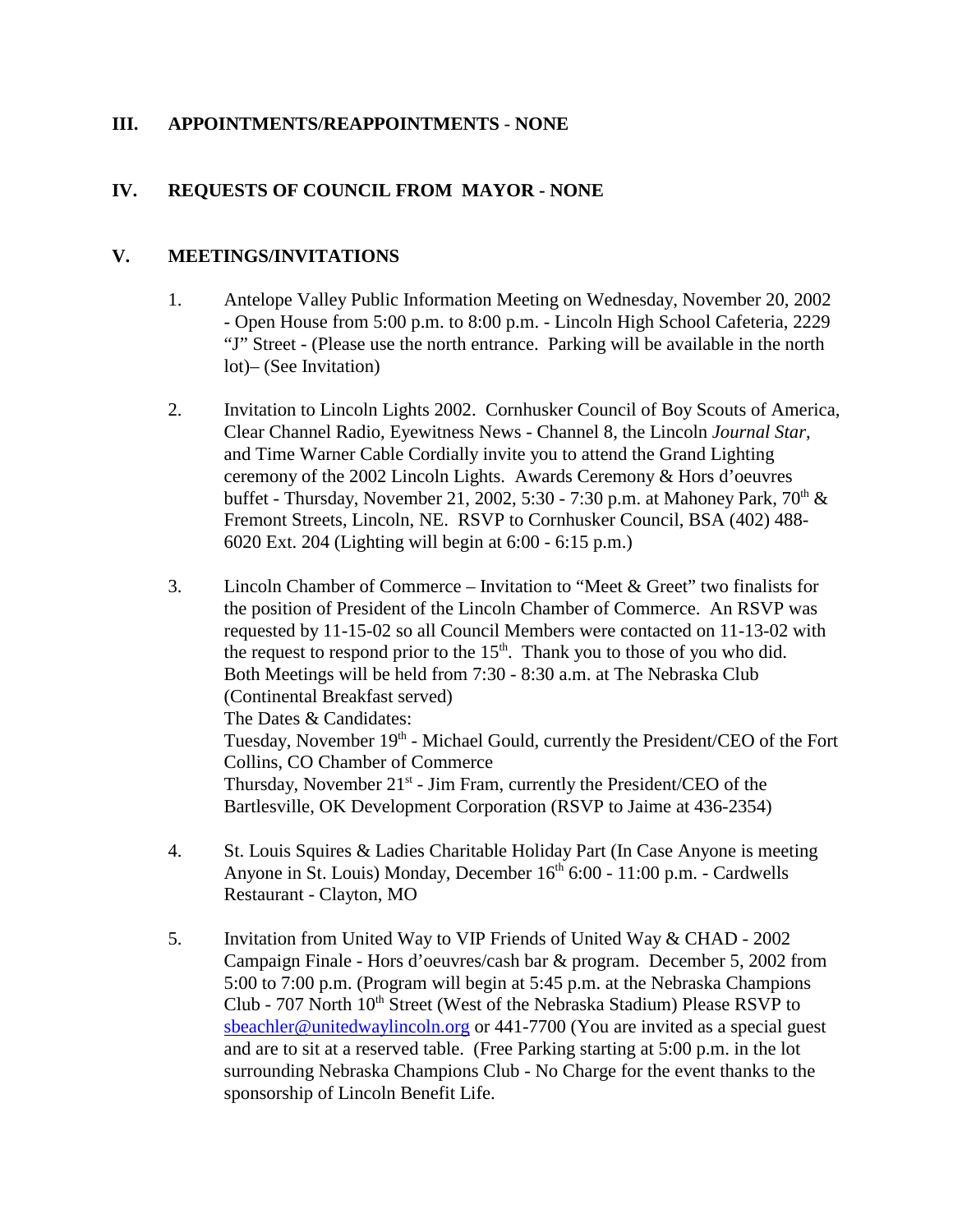6. ALLTEL - Invites you to a peek at the beginning of a 100-year celebration of phone service in Lincoln. The Food Bank of Lincoln on Tuesday, November 29, 2002 at 11:15 a.m. - Bring a can of food. Please RSVP to Kelvin Hullet at 402- 479-0281 (or khullet@baileylauerman.com

## **VI. MISCELLANEOUS**

- \*\*1. Discussion of hold message on Council phone system.
- \*\*2. Discussion on having Scott Young come to a Council Meeting to honor Larry Williams for his effort to the Food Bank.
	- 3. Discussion Confirmation of the Date, Time & Location of the next Common Meeting: Set for Tuesday, January 14<sup>th</sup> at 8:30 a.m. in Room 113??
	- 4. The Possibility of a Pre-Council Meeting with the Antelope Valley Consultants, RTKL and Paris Rutherford on Monday, December 16<sup>th</sup>. Topic of concern: East Downtown, Neighborhood and Whittier Subarea redevelopment plans. At this time December  $16<sup>th</sup>$  is open for Pre-Councils. (See e-mail)

## **VII. CITY COUNCIL MEMBERS**

## **VIII. ADJOURNMENT**

#### **\*HELD OVER FROM OCTOBER 28, 2002. \*\*HELD OVER FROM NOVEMBER 4, 2002. \*\*\*HELD OVER FROM NOVEMBER 11, 2002.**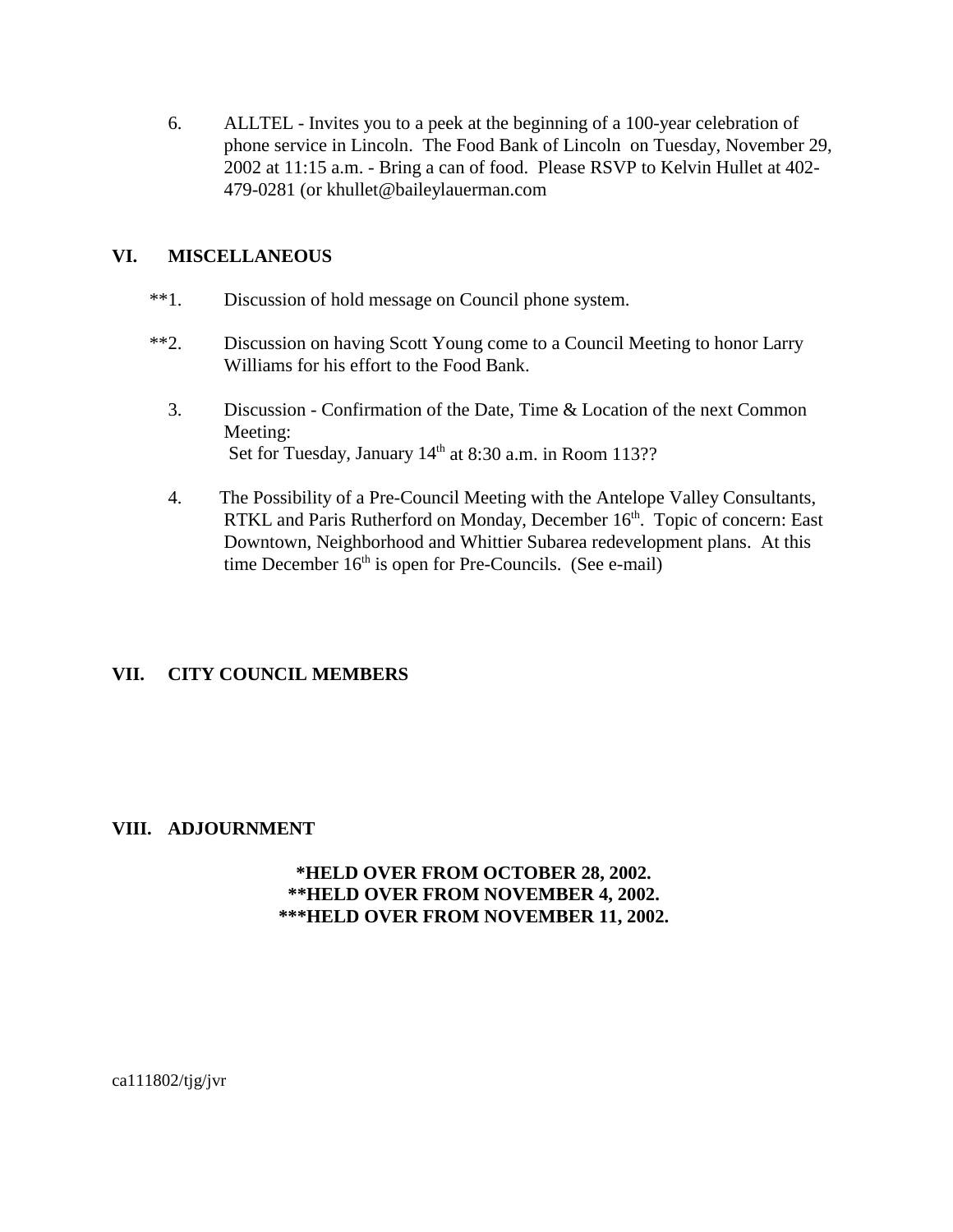# **MINUTES CITY COUNCIL MEMBERS' "NOON" MEETING MONDAY, NOVEMBER 18, 2002** *CONFERENCE ROOM 113*

**Council Members Present:** Jonathan Cook, Chair; Jon Camp, Vice Chair [Left the meeting early]; Glenn Friendt, Annette McRoy, Coleen Seng, Ken Svoboda, Terry Werner.

**Others Present:** Mark Bowen, Ann Harrell, Corrie Kielty, Mayor's Office; Dana Roper, City Attorney; Don Herz, City Finance Director - [dropped off material to Council]; Steve Hubka, Budget Officer; Joan Ray, Council Secretary; Nate Jenkins, Lincoln *Journal Star* representative.

## **I. MINUTES**

- \*1. Minutes of "Noon" Council Members' Meeting for October 21, 2002.
- \*2. Pre-Council Meeting Minutes RE: Continuation Of Administration's Proposed Changes To The 2002-03 Budget - Tax Funds - July 29, 2002.
- \*3. Pre-Council Meeting Minutes RE: Aquila Update October 14, 2002.
- \*\*4. Pre-Council Meeting Minutes RE: 2002 Refunding of Revenue Bonds with LES Staff/Finance - September 16, 2002.
- \*\*5. Pre-Council Meeting Minutes RE: Update on Impact Fee Ordinance October 21, 2002.
- \*\*\*6. Pre-Council Meeting Minutes RE: MUD Wellfield vs. City of Lincoln Wellfield Discussion - October 14, 2002.
- \*\*\*7. Pre-Council Meeting Minutes Executive Session RE: Litigation Update October 7, 2002.
- \*\*\*8. Pre-Council Meeting Minutes RE: Southeast Upper Salt Creek Watershed Stormwater Master Plan - October 14, 2002.
- \*\*\*9. Pre-Council Meeting Minutes Executive Session RE: Litigation November 4, 2002.

Chair Jonathan Cook requested a motion to approve the above-listed minutes. Ken Svoboda moved approval of the minutes, as presented. The motion was seconded by Terry Werner and the minutes were approved as presented by unanimous consensus.

# **II. COUNCIL REPORTS ON BOARDS, COMMITTEES, COMMISSIONS AND CONFERENCES -**

\*1. STAR CITY HOLIDAY FESTIVAL BOARD (McRoy) Ms. McRoy indicated that the parade is on schedule. The parade budget is in good shape. She noted that they needed some volunteers for the Clown Sponsorship, which Ms. McRoy thought would cost about \$460.00.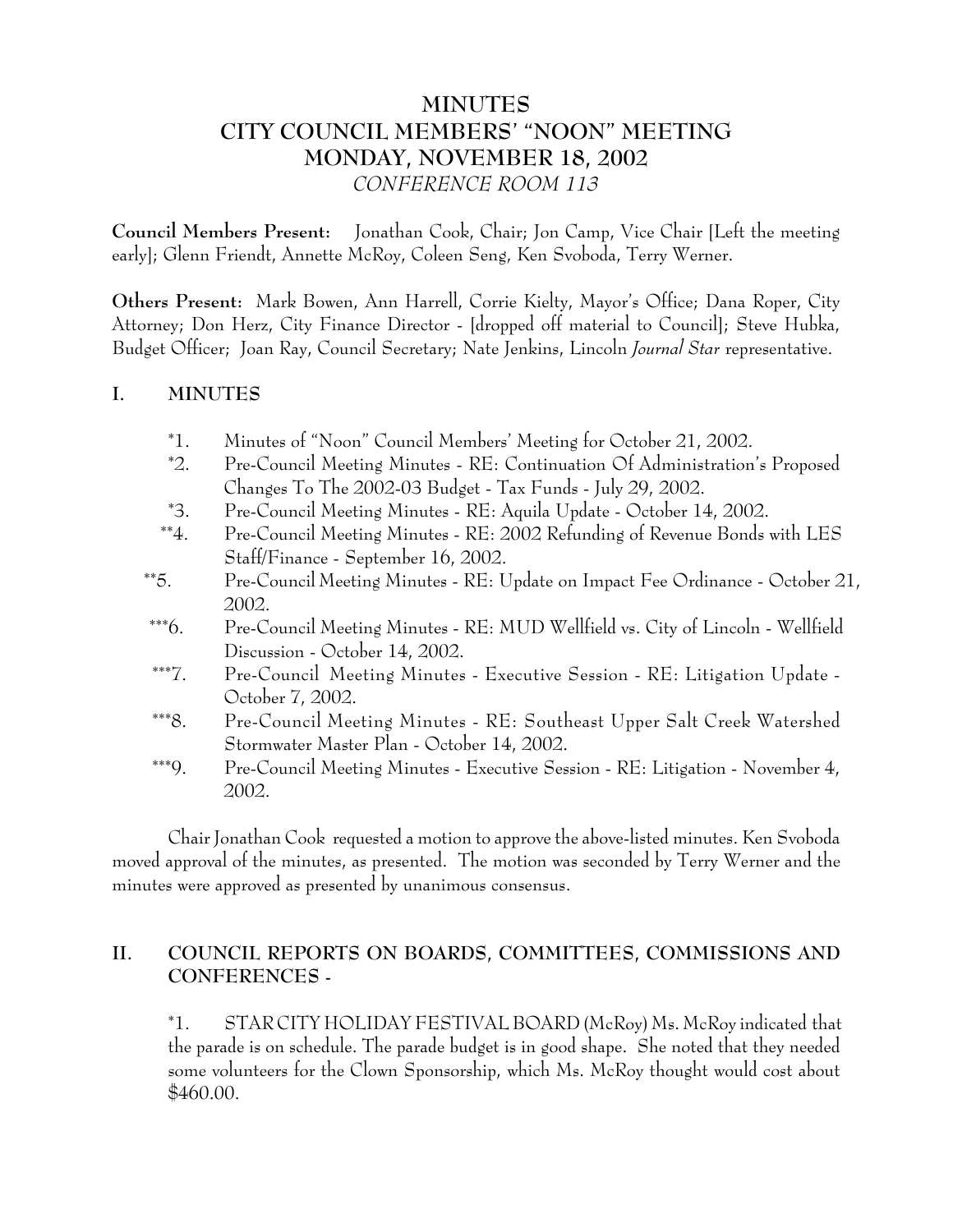She did note that some mid-level management person at the Health Department had obstructed the parade activities by blocking an environmental clean up permit.

Ms. McRoy indicated that there was a reserved seating section for Council Members. The Parade will begin at 11:00 a.m. on Saturday, December 7, 2002.

\*2. FLOODPLAIN TASK FORCE (Seng) Ms. Seng handed out material to the Council Members and explained that the Task Force is meeting every two weeks at the Wastewater Treatment Plant. She noted that soon all of the presentations will have been made and some decisions on recommendations will then be forthcoming.

She noted that the piece of information she had handed out to Council gives a lot of information on both Dead Man's Run and on Salt Creek, and that presentations are being continued at this point. She noted that Public Works personnel is thrilled that the Corp of Engineers has finally "hopped to". She informed Council that when Carolyn Chaney was in town, Ms. Chaney had attended a floodplain meeting so she would have a better idea of what they were preparing. Ms. Seng felt that the Corp has sort of shaped up since then!.

Ms. Seng noted that the University of Nebraska has representation on the Task Force. She added that it is a very good and diverse mixture of professionals, consumers, developers, builders and neighborhood folks. It is very well balanced in community representation.

\*3. PRT (Seng) Ms. Seng noted that she had forwarded the complaints received from constituents on two specific properties on to the PRT. The issues of concern were being investigated.

She noted that many of the problem locations are in Northeast Lincoln, but there are problem locations throughout the City. It seems to be just a nagging, on-going concern for the Police Department, Building and Safety, the Aging Department, and upon occasion, the Social Services Department.

\*4. DOWNTOWN LINCOLN BID ASSOCIATION BOARD OF DIRECTORS (Werner) Mr. Werner reported that there had been a presentation on the Parade. He noted that the meeting had been a long time ago, but he couldn't remember anything of any great import to report.

\*5. MAYOR'S INFRASTRUCTURE FINANCE COMMITTEE (Werner) Mr. Werner reported that the committee has met for two organizational meetings, plus a meeting where the Committee was divided into three working groups: Legislative, Finance, Efficiency. Each of the members of the larger committee took one of those three working groups. There were some additional citizen participation involved as well. Mr. Werner told Council that he was on the Finance Committee which had met twice and will be meeting again this week. So far, what this committee has been doing is looking at and verifying the gap - the dollar amount. So far, it's only been presentations with no real action being proposed or begun.

Mr. Cook mentioned that the Finance Committee had taken one action which was to recommend impact fees to be \$12,000.00. Mr. Werner noted that the amount had been \$24,000.00. He added that now, the impact fees were off the table for this Infrastructure working group, because it is assumed that it will be what is now before the Council. What is being discussed is the making up the gap beyond that.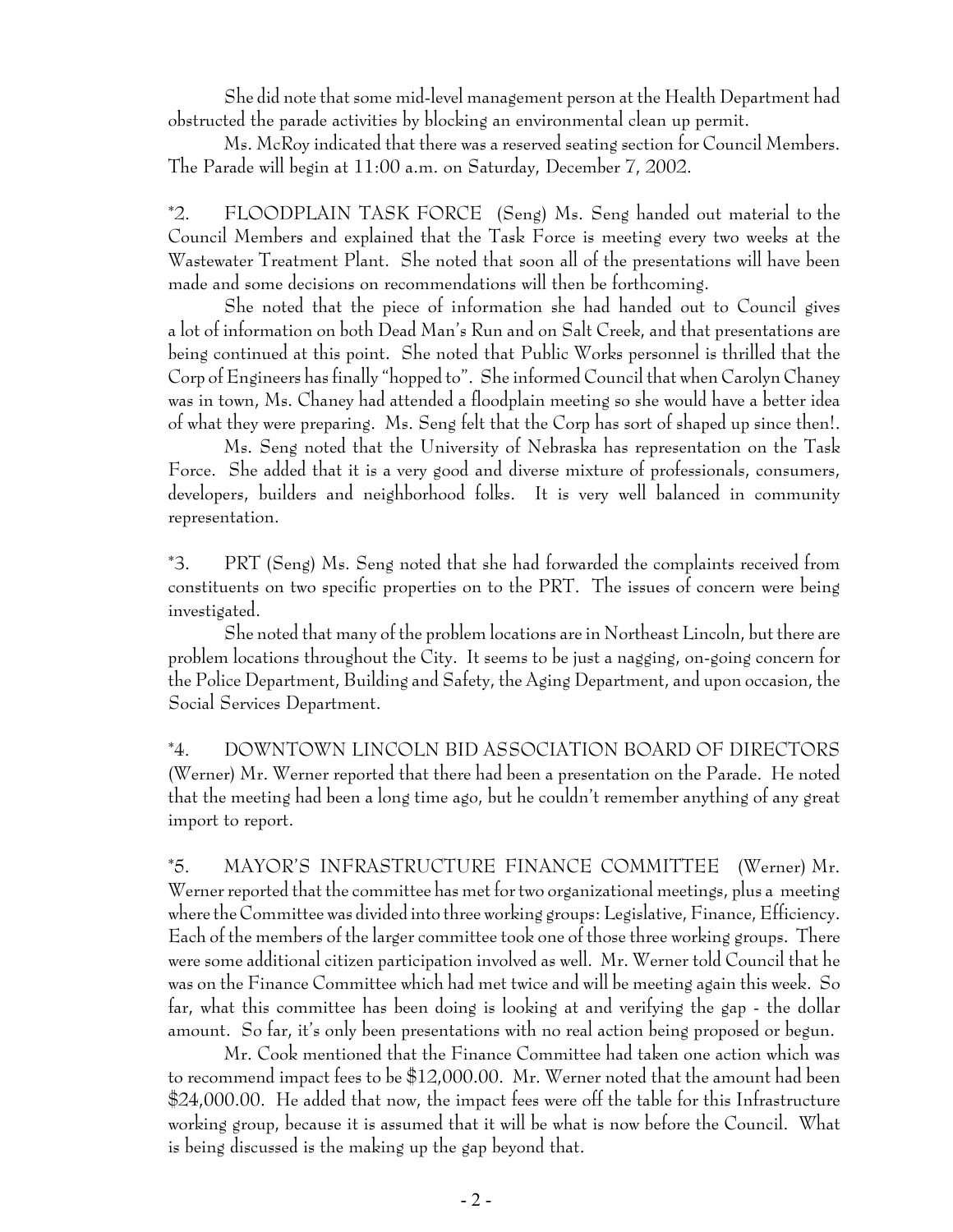\*\*6. INTERNAL LIQUOR COMMITTEE (McRoy/Svoboda/Werner) Mr. Svoboda indicated that they had met. Mr. Werner noted that Chief Casady had attended and had made a presentation on the criteria we're adding to recommendations on liquor licenses. Mr. Werner stated that Chief Casady agrees to come back with criteria on how he assesses and determines when to add those.

 Mr. Cook asked if they Committee had discussed the concern voiced by the Omaha City Council at the Joint meeting. This was basically a question of whether the rules should always be applied, or should they be applied only under specific circumstances? Mr. Werner stated that the uniform application was his position and he had expressed that at the Committee meeting. He did not know if the Chief Casady agreed. Mr. Werner felt Chief Casady still believes that the problem on  $14<sup>th</sup>$  & " $\circ$ " is so large that it should be considered alone. An agreement was reached that he would set criteria on how he makes these determinations.

Ms. McRoy noted that she did not want any geographical boundaries used as a criteria. This would be a bad mark on the downtown area; there are other bars in Lincoln that this criteria could apply to. Mr. Werner noted that the Liquor Commission had upheld the Council's decision on the related application. Ms. McRoy also noted that the other bar (Ho Shu) was also turned down by the State.

Mr. Friendt asked City Attorney, Dana Roper, if the Council would want to follow a criteria set out by Chief Casady when considering approval of liquor licenses. Mr. Roper indicated that it is probably something they would not want to do. He noted that approval could be done on a selective basis only if you've got some sort of "trigger" list for the application of the criteria on an case-by-case basis.

Mr. Friendt felt this should be pursued. He noted that as far as marketing purposes were concerned, for" services businesses", the ideas set out in Chief Casady's criteria. would only enhance them. It would be a smart business move to implement them. Ms. McRoy noted that there would be a Pre-Council meeting before anything was done. She added that Joel Pedersen had recommended not putting anything in resolution form however.

 \*\*\*7. LINCOLN PARTNERSHIP FOR ECONOMIC DEVELOPMENT INVESTORS' MEETING (Camp) - Carry Over to 12-02-02 "Noon" Meeting.

\*\*\*8. PARKS & RECREATION ADVISORY BOARD (Cook) - No Report

 \*\*\*9. DEC BOARD OF DIRECTORS (Friendt) Mr. Friendt reported that they reviewed their present status for this year and also adopted the Budget for the coming year. The DEC currently has no new construction or related projects, so it was just looking at the budget as an operating budget. We will operate within an approximate \$2,000.00 of break-even and will still be able to maintain our debt to revenue ratio. Everything looked fine.

Mr. Friendt related that LES is buying gas, and they have done very well in terms of buying some gas futures. But rates from DEC will go up for City/County and State buyers.

\*\*\*10. FLOODPLAIN TASK FORCE  $(Seng)$  - See #2 Above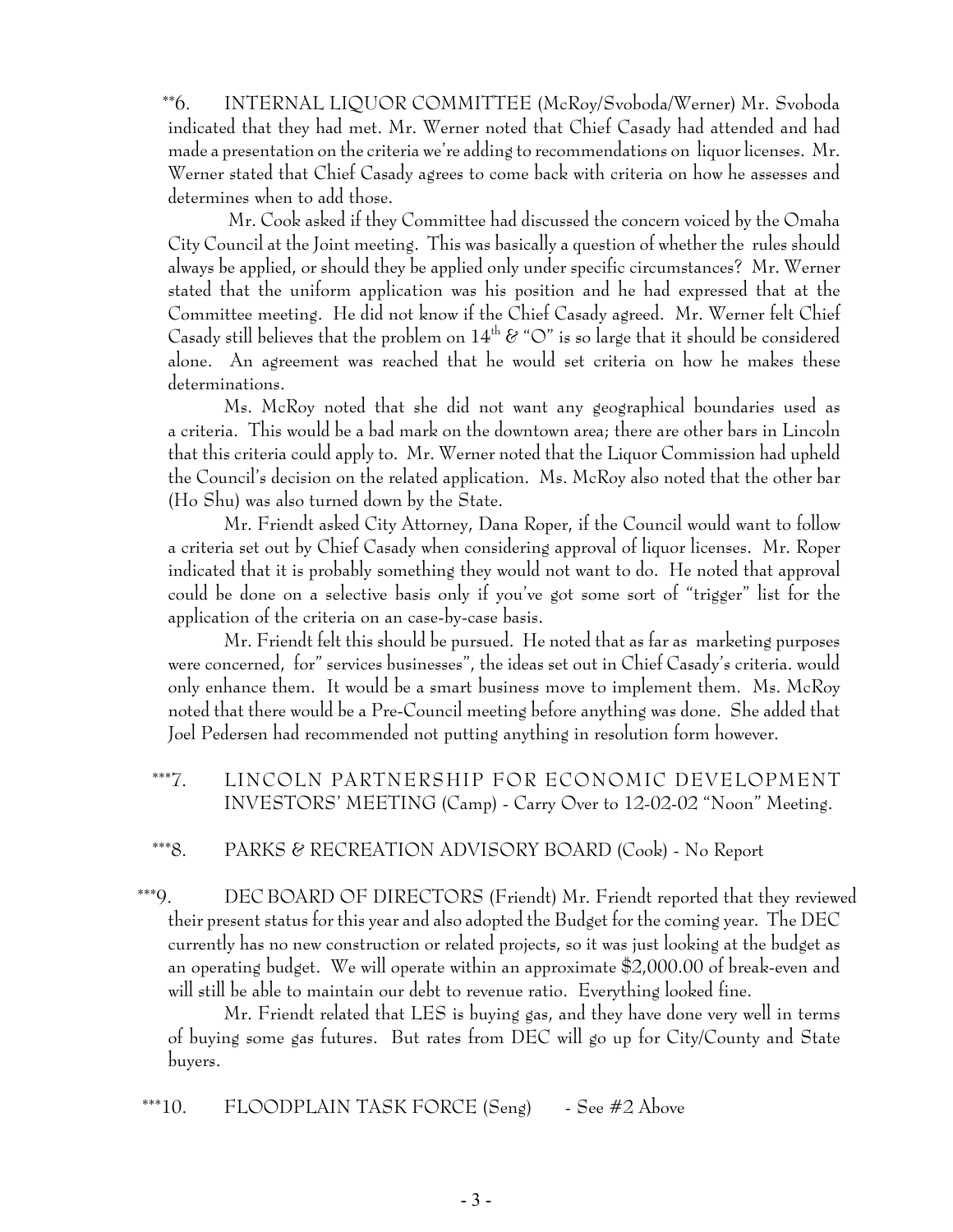\*\*\*11. PUBLIC BUILDING COMMISSION (Camp/Seng) Ms. Seng reported that they had approved changing the drive-way into the County-City Building off  $9<sup>th</sup>$  Street for large trucks to back into. She read a quote for Jonathan: "Life will be better". Mr. Svoboda asked who had authored that quote.

Mr. Friendt asked if that didn't put the truck underneath the building. Ms. Seng explained that they had been having trouble getting back in there. Mr. Werner noted that it would make it much easier for those fertilizer trucks [to gain access to the area].

Mr. Seng reported on and passed out material on two new art pieces that were being considered to replace "Joan of Arc" [The Big Blue Head] currently on display in the lobby area of the  $2<sup>nd</sup>$  floor. The selections will be forwarded to the Art Committee for a final determination. The PBC had expressed a choice, but it might not be the one chosen by the committee. The art objects would again be donations from the Duncan art collection. The works being considered are by the artist Stephan Balkenhol of West Germany.

Ms. Seng continued her report, stating that they had held several meetings to finalize the details for the parking garage across the street. She noted that she felt everything is in order now. We were told that it would probably be finished in August of 2003. So, it will have to be started soon. The last negotiations got a little touchy. She noted that Don Killeen and Larry Hudkins had spent a lot of time with one of the property owners in the block. The only concern left hanging was the billboard. They had made no promises about that billboard. She warned Council that, even though Mr. Roper was aware of the situation, not to be surprised if the billboard issue surfaced at some point. Mr. Werner asked if they were going to be taking it down? Suggestions of having a billboard on the parking garage as a potential revenue source were discussed, tongue- in- cheek, very briefly.

Ms. Seng reported that advertisements had gone out for the food service. That has been advertised and they had five or six responses as of November 5th. She felt they'd probably received more by now. That must be worked out yet.

Mr. Bowen stated that they had begun clearing out the block area. They will be putting a fence around that block outside the sidewalk parameters. Mr. Bowen noted that if anyone knew anybody that parked in the south-end lot by White Electric, tell them not to do it anymore. Because, as of tonight, it will be fenced off. If a car is in there in the morning....it will be fenced in. Ms. Seng added that there had been discussion about the sidewalks around that block while the parking garage is under construction. There probably will not be sidewalks available on that block, but they will try to leave the corner open long enough so people can get to the other side of the block where there are sidewalks. Factitious remarks regarding the "walkable city" concept were bandied about momentarily, but Ms. Seng gallantly forged ahead with her report, choosing to ignore them.

Her final comment on the meeting was in reference to the concerns which had been expressed, not only by one Council Member, but by members of the County Commission as well, regarding the "lounging employee" problem when there were public meetings being held in the County-City Building. She felt that problem had been addressed and had been taken care of by now.

12. COMMUNITY DEVELOPMENT TASK FORCE (Friendt) Mr. Friendt reported that the meeting was an open public meeting to review the annual evaluation that needs to be done. There had been a good presentation. They're planning on doing a version of this on Channel 5 - Public Access Television- so that it can be aired. They were seeking Board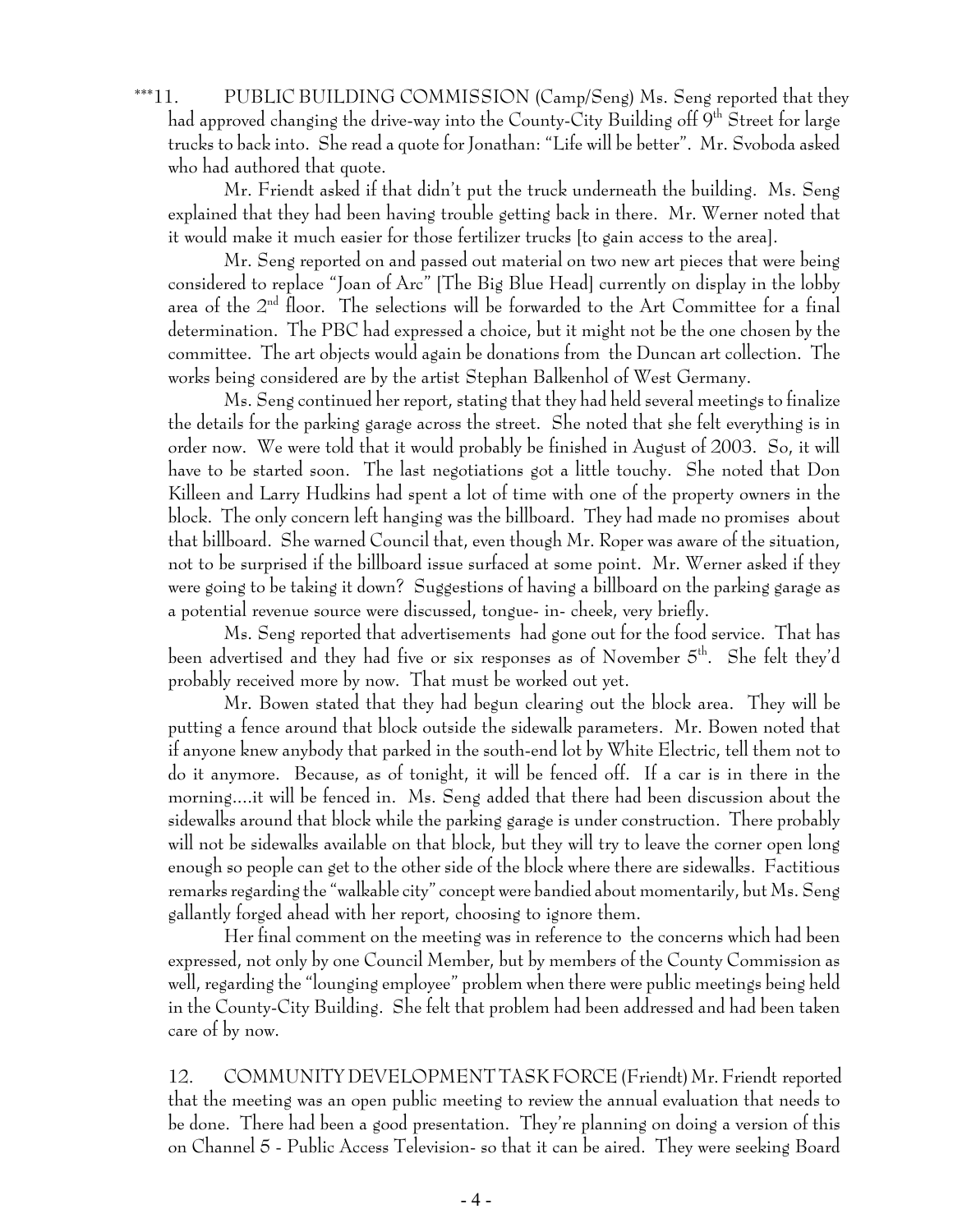Members to volunteer to be on camera and they didn't have much luck. People were very shy about that. One Council Member suggested that perhaps someone who was running for Mayor they would want to do it. Mr. Friendt indicated, that he *had* volunteered.

Mr. Friendt reported that he had not known that he had a vote on the Task Force, thinking that he was only in a liaison situation, and was pleased to learn that he did have a vote. He reported that they had made great progress against the goals they've set. We saw a draft during the public hearing. (The public input came from the Task Force itself, as there had been no citizens walking in off the street). The report will be finalized and submitted by the end of November. Then the by-laws were changed to stream-line the organization into three separate committees and chair people were selected for each of the three groups.

13. MULTICULTURAL ADVISORY COMMITTEE (McRoy) Ms. McRoy stated that they had met Tuesday, noting that they probably have more staff attending than there were Board Members. Ms. McRoy reported that Chief Casady had been in attendance with a presentation on the minority treatment of officers - and the lack of minority officers. He is going to form a committee of community leaders to take a look at starting to recruit youth in the high school age for careers in law enforcement. Many times their only candidates come from the college students and the majority of them are white males. They don't even get enough white females. Chief Casady noted that out of 300 people vying for a class where and only 12 officers picked, there is no diversity. He had reported that five years ago, the City had done better, but somehow....that has declined. He was very receptive to leading the task force on that issue. - how to recruit more women and minority youth as opposed to waiting until they get out of college to get them on board. The possibility of a program to get the message out so more kids know about it was brought forward.

Ms. McRoy added that the newsletter was going out. A couple of openings had been discussed, but that was about the extent of the meeting. Ms. McRoy added that the executive training (for Department Directors) on affirmative action which is actually required - to cover hiring practices - was also discussed at the meeting.

14. BOARD OF HEALTH (Svoboda) Mr. Svoboda reported that they had met and had had nothing of an y real controversy on the Agenda - for which he was thankful! They had passed a policy revision to increase the dental fees on a sliding basis. The additional revenue will actually be off-set by a lack of funding in the Kid Connection which had currently been used and which will be lost. So this revision is somewhat revenue-neutral.

Mr. Werner asked about the tattoo ordinance - wondering if it had been implemented. Mr. Svoboda stated that he would get an update for Council on that.

Ms. McRoy mentioned the Animal Control Ordinance and expressed concerns about the enforcement of the `pooper scooper' portion of the legislation. Mr. Svoboda stated that that would be a good question for Bruce at the Meeting today. There was a brief discussion on this issue which was cut short because of time constraints. It was agreed that the concerns expressed would be presented to Health Department Director Bruce Dart at todays Council Meeting.

OTHER MEETINGS: Ms. Seng reported that she had been to two Lincoln Community Center meetings. She noted that Council should have recently received some materials on this issue and encouraged Council Members to keep themselves updated on this matter.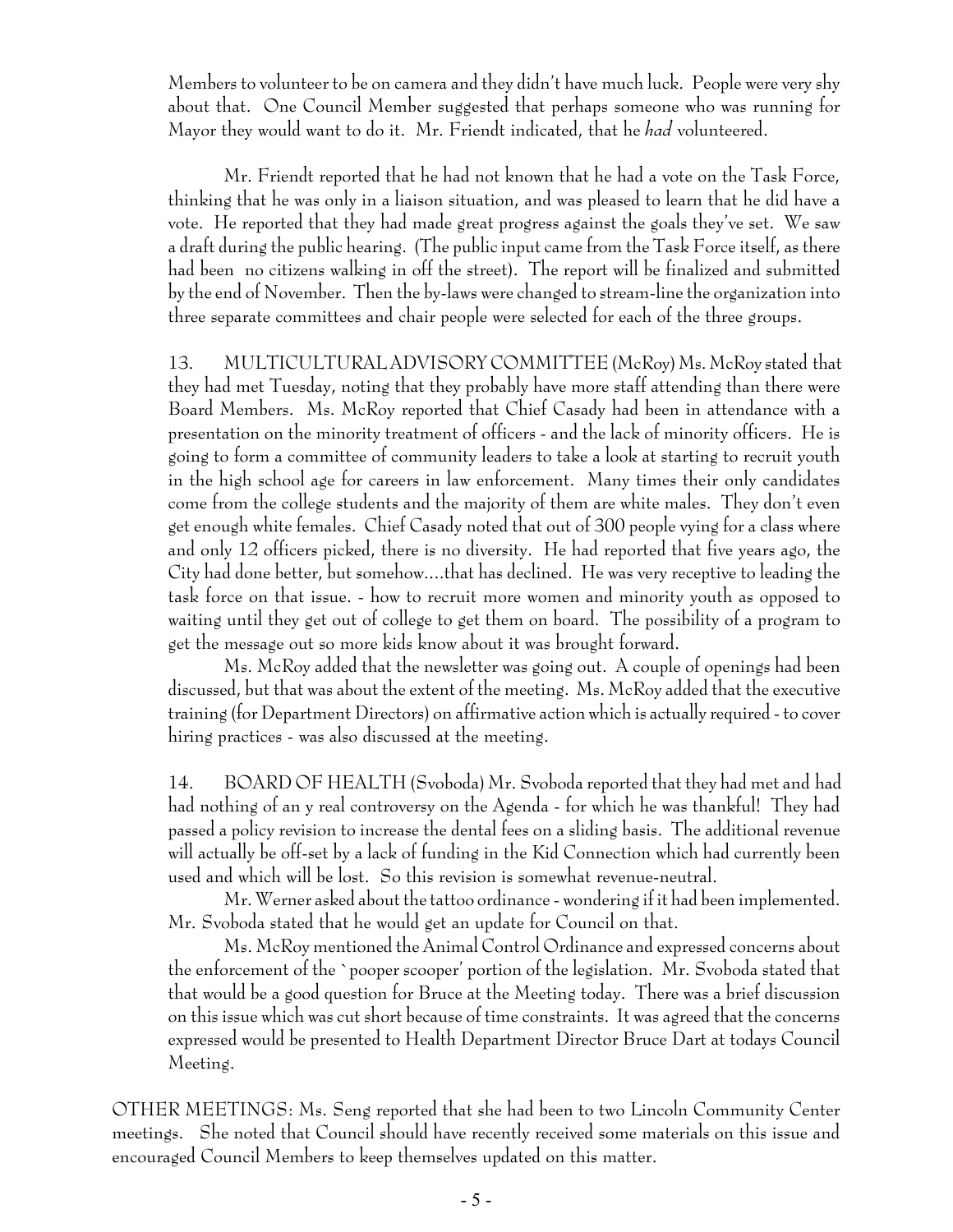Mr. Svoboda stated that he had been asked by Doug Ahlberg to sit in as a Council Representative on the State Domestic Preparedness Program. Larry Hudkins and Mr. Svoboda had both been asked, as elected officials, to sit in on the meeting. He reported that he and Mr. Hudkins had gotten in on the very tail-end of the meetings. There had been several months of research and work done on it by various agencies in the City and County, and we sat and listened to the review.

There is a \$3,000,000+ grant from the Federal Government to the State of Nebraska. Lincoln/Lancaster County State Preparedness is going through the grant process right now and they have a million and a half dollars of grant requests here in Lincoln out of that \$3,000,000. And Omaha has about a million and a half, so the \$3,000,000 could be used up just between Lincoln and Omaha and no one else would get any.

They believe there will be \$700-800,000 that might be granted to the City of Lincoln/Lancaster County because we're more of a regional preparedness area - unlike Omaha which is just for Omaha and the surrounding area. It has an impact on Lincoln only because there are several items in this packet that they've asked for in the grant application that would come off of our CIP - such as radios for the Fire Department. We had this meeting the day after the election. Because of that, we upped the priority from a level three up to a level one, at Mr. Svoboda's request, so that the radios would be included in this if we were to get the \$700-800,000. Ms. Seng asked if that would include sirens. Mr. Svoboda stated that it would, along with other items.

#### **III. APPOINTMENTS/REAPPOINTMENTS** -. NONE

**IV. REQUESTS OF COUNCIL FROM MAYOR** - Mr. Bowen passed out the Emergency Management and Fire Report for the month, as submitted by Mr. Don Herz. Mr. Bowen explained that the figures might be higher this month because there were three payrolls in the month and secondly, they had liability premiums this month.

Mr. Bowen brought up discussion of the preferred time and format of the next Council Members' Budget Retreat. After intense discussion, including input from City Budget Director, Steve Hubka, it was determined to hold a Retreat with a philosophic orientation which would include a 10-20 year overview of the City's long-range plans for finances and growth. This Retreat could be followed with a more detailed, figures-oriented Budget Meeting along more traditional lines sometime in January or February, where a tiered priority list might also be discussed. The Preliminary Budget Retreat was scheduled for Thursday, December  $19<sup>th</sup>$  from 12:30 to 3:30 p.m. with a location to be determined. The suggested location sites were the Haymarket Ball Park or the County-City Building Conference Room 113.

#### **V. MEETINGS/INVITATIONS** - Noted Without Significant Comment

#### **VI. MISCELLANEOUS** -

 \*\*1. Discussion of `hold message' on Council phone system. - Carry Over to Next "Noon" Meeting (12-02-02)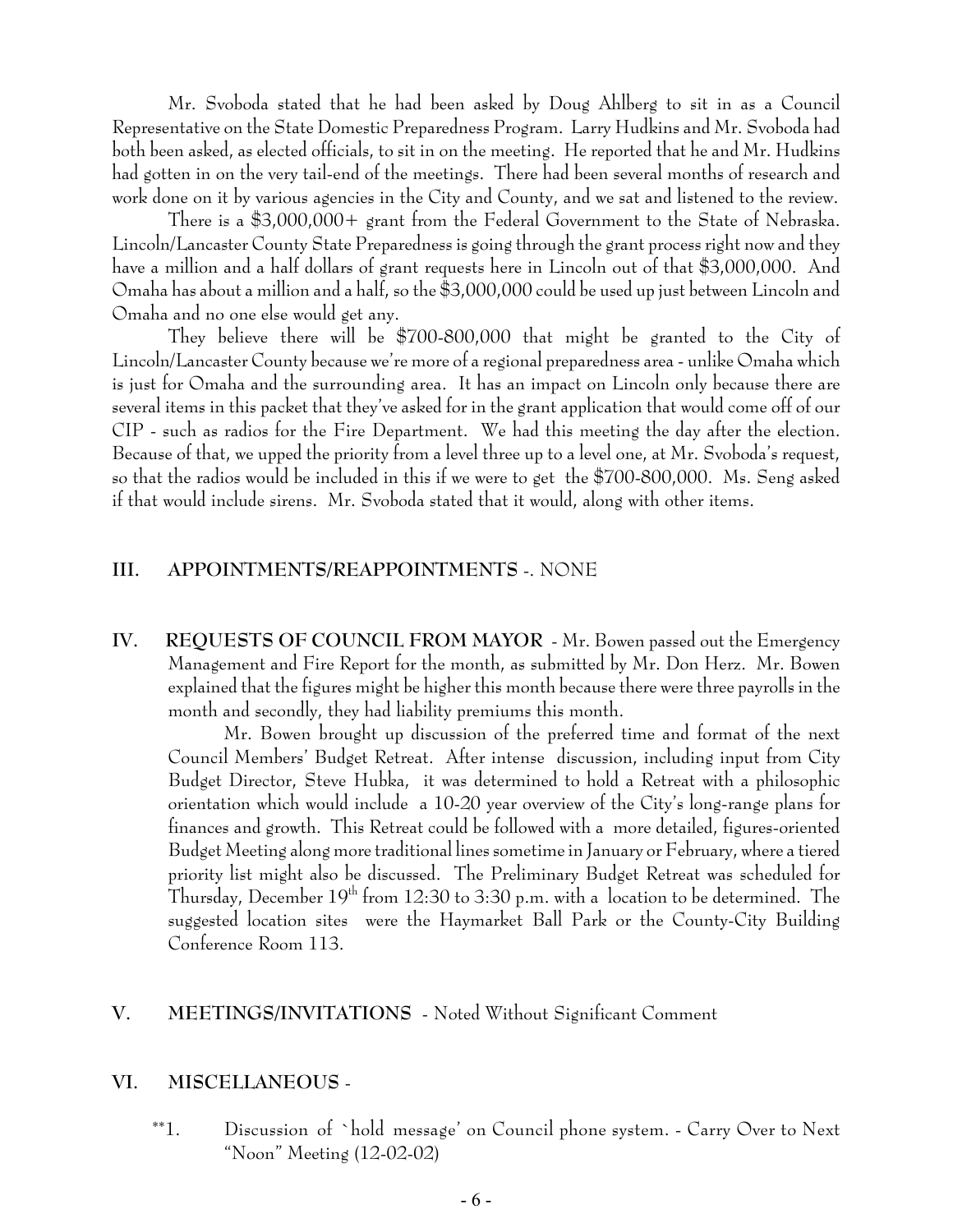- \*\*2. Discussion regarding the possibility of having Scott Young come to a Council Meeting to honor Larry Williams for his efforts in coordinating the City's Food Bank Campaign. - It was determined that the Mayor's Office would offer the Mayor's Award of Excellence to Mr. Williams in lieu of having Mr. Young come before the Council on this issue, as this would otherwise set a precedent for requests of Council by other groups and agencies.
	- 3. Discussion Confirmation of the Date, Time & Location of the next Common Meeting: - Set for Tuesday, January 14<sup>th</sup> at 8:30 a.m. in Room 113 - *Approved.*
	- 4. The Possibility of a Pre-Council Meeting with the Antelope Valley Consultants, RTKL and Paris Rutherford on Monday, December 16<sup>th</sup>. Topic of concern: East Downtown, Neighborhood and Whittier Subarea redevelopment plans. At this time December  $16<sup>th</sup>$  is open for Pre-Councils. Ms. Seng indicated that she thought Mr. Seacrest didn't want to meet with the entire Council, but with the Members in smaller groups. It was decided to check with Mr. Seacrest's office to see they were still interested in such a pre-council.

## **VII. COUNCIL MEMBERS**

**JON CAMP** - Mr. Camp had left the meeting by this point.

**JONATHAN COOK** - Mr. Cook reminded Council Members to be considering whether or not they would want to be on the screening committee for the selection of a new Aging Director. He commented that this might be placed on a future "Noon" Agenda for consideration. With the input from the Mayor's Office that this decision should be made soon, Ms. McRoy moved that Mr. Svoboda be named the Council representative for that Committee. The motion, seconded by Ms. Seng, was carried by unanimous consensus of the Council.

**GLENN FRIENDT** - No Further Comments

**ANNETTE McROY** - No Further Comments

**COLEEN SENG** -Ms. Seng asked if all the Council Members had received a letter from a specific constituent. Everyone had received a copy of the letter which was regarding a concern with StarTran. Mr. Cook stated that he had already responded to that concern

**KEN SVOBODA** - Mr. Svoboda mentioned the 61" Plasma Monitor that the Police Department was ordering. There was a brief discussion with Mr. Bowen stating that there will be a second look taken at the request to see what else is out there [at a lesser expense]

**TERRY WERNER** - Mr. Werner explained the cancellation of the DayWatch lease by St. Vincent dePaul Society, which is the owner of the building where DayWatch and Matt Talbot offices are located. They doubled the rent last year and made it clear that they wanted DayWatch out of there. In the last few months they notified us that they would not re-new the lease, so DayWatch